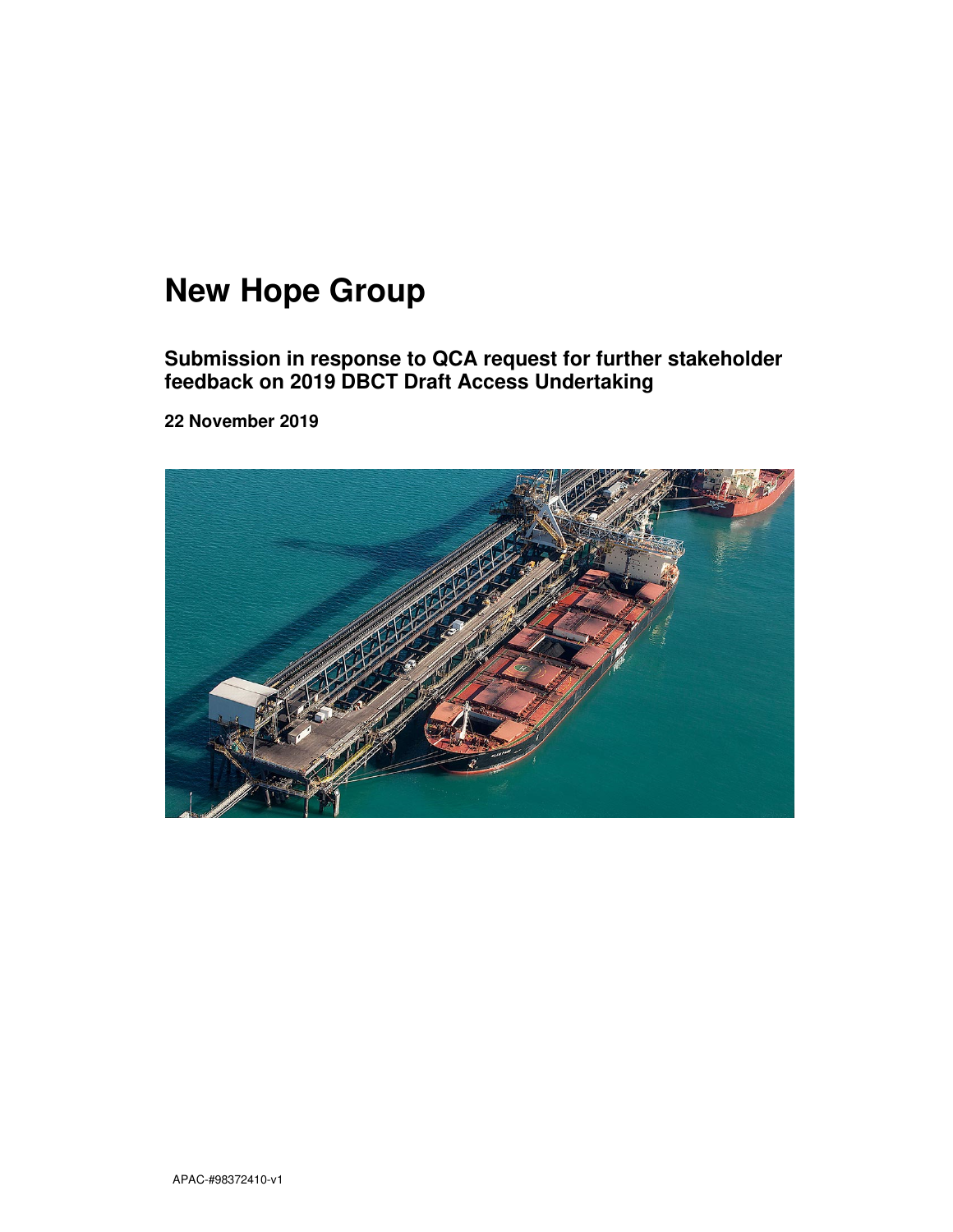### **1 Introduction**

This submission has been prepared by New Hope Group (**New Hope**). New Hope thanks the Queensland Competition Authority (**QCA**) for the opportunity to provide further feedback on the draft access undertaking prepared by Dalrymple Bay Coal Terminal Management (**DBCT Management**) for the regulatory period beginning 1 July 2021 (**Draft DAU**).

This submission sets out New Hope's further feedback in response to the QCA's stakeholder notice dated 25 October 2019 seeking further feedback from stakeholders in response to the appropriateness of DBCT Management's proposed negotiate arbitrate model (**QCA Notice**). Consistent with New Hope's previous submission dated 23 September 2019, New Hope is firmly opposed to the proposed negotiate arbitrate model proposed by DBCT Management and considers that it should not be approved by the QCA.

New Hope is eager to assist the QCA in its consideration of the Draft DAU and preparation of the interim draft decision, and would be willing to meet with the QCA or other stakeholders to discuss any of the matters set out in this submission.

# **2 Executive summary**

In summary, New Hope continues to be of the view that Draft DAU is not appropriate, and should not be approved by the QCA. New Hope is also firmly of the view that the negotiate arbitrate model is fundamentally inappropriate in the circumstances of the DBCT service and should not be approved. New Hope considers this to be the case because:

- (1) the approval of the negotiate arbitrate model would undermine regulatory certainty, in circumstances where there has been no change in circumstance that warrants a corresponding change in the fundamental model of regulation of the service at DBCT;
- (2) the approval of the negotiate arbitrate model would also undermine regulatory certainty by undermining confidence in future pricing of the service and deter investment in projects and tenements within the Hay Point catchment;
- (3) the appropriate assessment for what model of regulation should be applied should not be determined by assigning primacy to commercial negotiations (as DBCT Management asserts), but instead determined through analysis of the underlying factors that lead to one form of regulation being more appropriate than another, and consideration of how the circumstances of the DBCT service compare to those factors;
- (4) the QCA is not required to give primacy to commercial negotiations as alleged by DBCT Management and is empowered under the QCA Act to determine that an undertaking model is appropriate for regulating the service at DBCT;
- (5) the proposed negotiate arbitrate model would exacerbate asymmetry between access seekers and existing users, despite DBCT Management's claims that the terms would be materially equal;
- (6) arbitration is an inappropriate mechanism for regulation in this context as the costs for access seekers will be prohibitively high, timeframes are likely to be significantly extended and outcomes uncertain; and
- (7) the willing but not anxious standard is not an appropriate standard to be applied to arbitrations under the Draft DAU.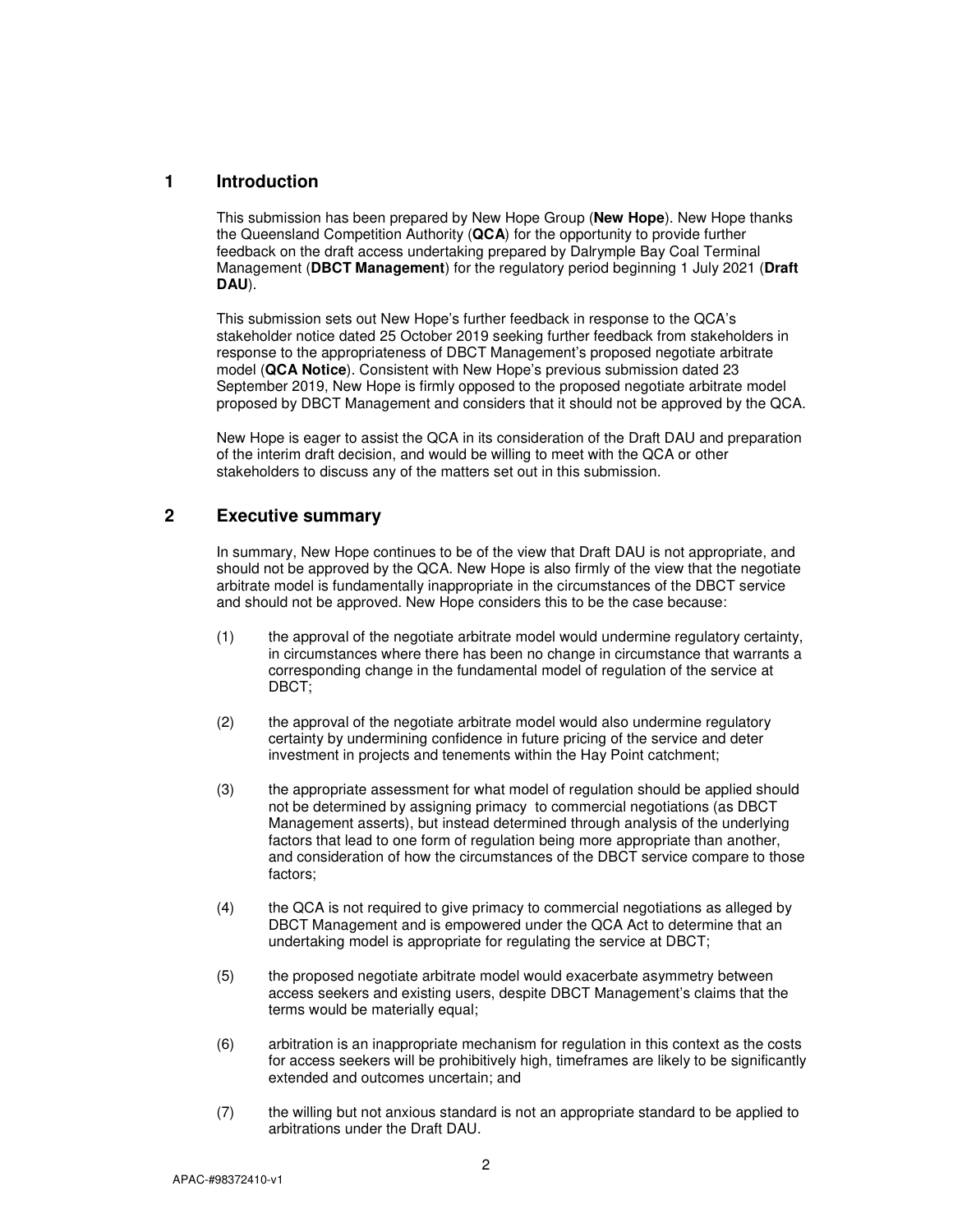New Hope is strongly of the view that the negotiate arbitrate model does not appropriately balance the interests of DBCT Management, access seekers and access holders, and instead promotes the interests of DBCT Management to extract monopoly pricing for access to the DBCT service. There is no way to modify a negotiate arbitrate model of regulation to balance the interests of the parties at DBCT – and the best way to balance the interests of DBCT Management, access seekers and access holders is to adopt an undertaking based model of regulation, under which the QCA determines an efficient price for access.

## **3 Background**

New Hope Corporation Limited is a majority Australian owned and operated diversified energy company which has been based in South East Queensland for more than 60 years. A subsidiary of New Hope is New Lenton Coal Pty Ltd which is a participant in the Lenton Joint Venture (**LJV**). The Lenton joint venture participants are New Lenton Coal Pty Ltd (90%) and MPC Lenton Pty Ltd (10%) (**MPC**) which is a Formosa Plastics Group (**FPG**) subsidiary. The LJV is seeking to develop an open cut coal resource located within the northern part of the Bowen Basin. The project consists for the most part of the Rangal coal measures, namely the Leichhardt and Vermont seams. There is an existing mining lease on the project, ML70337, which was granted in 2008, with three additional exploration permits for coal extending beyond the mining lease boundary. The Environmental Authority associated with ML70337, allows for mining of up to 2.0 million tonnes per annum (Mtpa) of coal.

The LJV is currently an access seeker at Dalrymple Bay Coal Terminal (**DBCT**) and has applications in the queue at DBCT seeking capacity at the DBCT. As such, New Hope is well-positioned to comment on the Draft DAU as a legitimate access seeker who does not currently hold capacity at DBCT (and therefore is not an existing user of DBCT).



# **4 A negotiate/arbitrate model is inappropriate**

#### 4.1 **The importance of regulatory certainty**

New Hope agrees with the QCA's long established principle that regulatory certainty in respect of long-lived infrastructure is in the public interest and is essential to assisting firms in making investment, planning and operational decisions. Regulatory arrangements should be as stable and predictable as possible, while ensuring that each draft access undertaking considered by the QCA is considered on its own merits at the time it is submitted.

As such, while New Hope understands the need to carefully consider DBCT Management's proposal to fundamentally change the framework for regulation of the service at DBCT, it submits that a change should only be approved where there is clear and compelling justification for such a change. New Hope submits that DBCT Management has not provided any such justification. The QCA must not accept that a fundamental change to the regulatory framework at DBCT is appropriate merely because DBCT Management has identified that different services in different markets are regulated in a different manner from the form of regulation applied by the QCA in historical DBCT undertakings. As New Hope indicated in its previous submission, it does not consider that the services regulated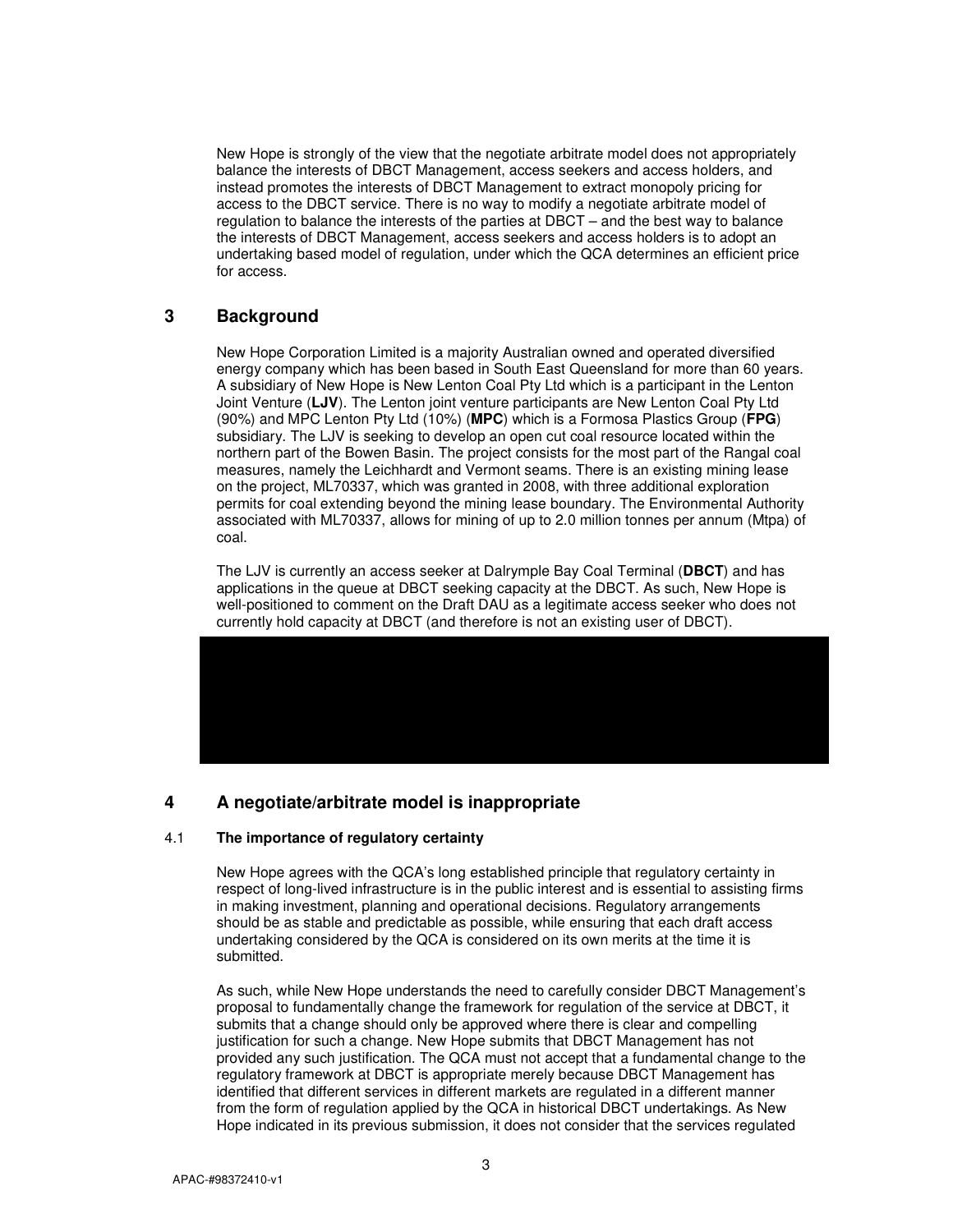by negotiate arbitrate models identified by DBCT Management (being wheat ports, airports and light handed gas pipeline regulation) are factually or economically analogous to the service provided at DBCT and do not provide compelling regulatory precedent to change the position of the QCA in respect of the regulation of DBCT.

The reconsideration of the declaration of the service at DBCT – in which the QCA determined in its draft decision that declaration should continue – is not a fundamental change of circumstance. Rather it is a continuation of the circumstances that the existing undertaking was developed under – being a declared service that is regulated by the QCA. Undertaking a fundamental change in regulatory approach because DBCT Management considers that its anticipated outcome of the Declaration Review process is unfavourable to its interests or a 'close call' is inconsistent with the preservation of regulatory certainty and the public interest.

Moreover, a shift towards negotiated price and non-price terms of access (rather than a QCA determined tariff) undermines regulatory certainty as access seekers are unable to make longer term investment decisions in dependent markets with the necessary degree of confidence in relation to the likely terms of access. Under the existing regulatory regime, prospective users and access seekers have a high level of confidence that the terms of access, including price, will be objectively and reasonably determined by reference to regulatory precedent. The QCA has significant experience in setting prices and determining risk allocation for the service at DBCT, and even where the price might be higher than users would advocate for in submissions, the involvement of the independent regulator in determining the price ensures that there is a high level of confidence in the appropriateness of the price and terms applied to the service. A decision to move to a negotiate arbitrate model removes this certainty for access seekers and is likely to undermine access seekers' ability and willingness to make investment decisions.

Where access seekers are required to negotiate pricing independently and do not have the assurance offered by an experienced, independent regulator determining an appropriate price for the service, they are less likely to make investment decisions in projects that are dependent on acquiring access to the service. This in turn will dampen competition in dependent markets due to lessened regulatory certainty.

Additionally, New Hope submits that arbitration is not currently a sufficiently credible threat to enable effective and balanced negotiations, partly because of the high degree of uncertainty for users regarding the timing, level of resources and information required for the arbitration process and the likely outcome of any arbitration.<sup>1</sup> This means the outcomes of arbitrations cannot be relied on to constrain the market power of DBCT Management or deliver economically efficient terms of access for the service.

#### 4.2 **A consideration of the service, not of the competition problem, is the appropriate test**

DBCT Management suggests in its submission supporting the Draft DAU that because the competition issue which the declaration of the DBCT service would address was perceived to be narrow, a negotiate arbitrate framework would be appropriate.<sup>2</sup> New Hope submits that framing the decision to apply a regulatory framework around the draft decision made by the QCA in the declaration review is inappropriate, and not in keeping with regulatory precedent. Rather, regulatory precedent suggests that a decision to apply a particular framework for regulation should be responsive to the particular service or infrastructure that is being considered rather than the reason that service is considered to require regulation.

By way of example, services which are subject to a negotiate arbitrate model are generally less standardised services. Where there are more standardised services subject to

 See https://www.aemc.gov.au/sites/default/files/2018-03/Richard%20Owens%20-%20Speech%20- %20Gas%20Outlook%20-%201%20March%202018\_1.pdf.

1 1

2

See DBCT Management 2019 DAU Submission, p 28.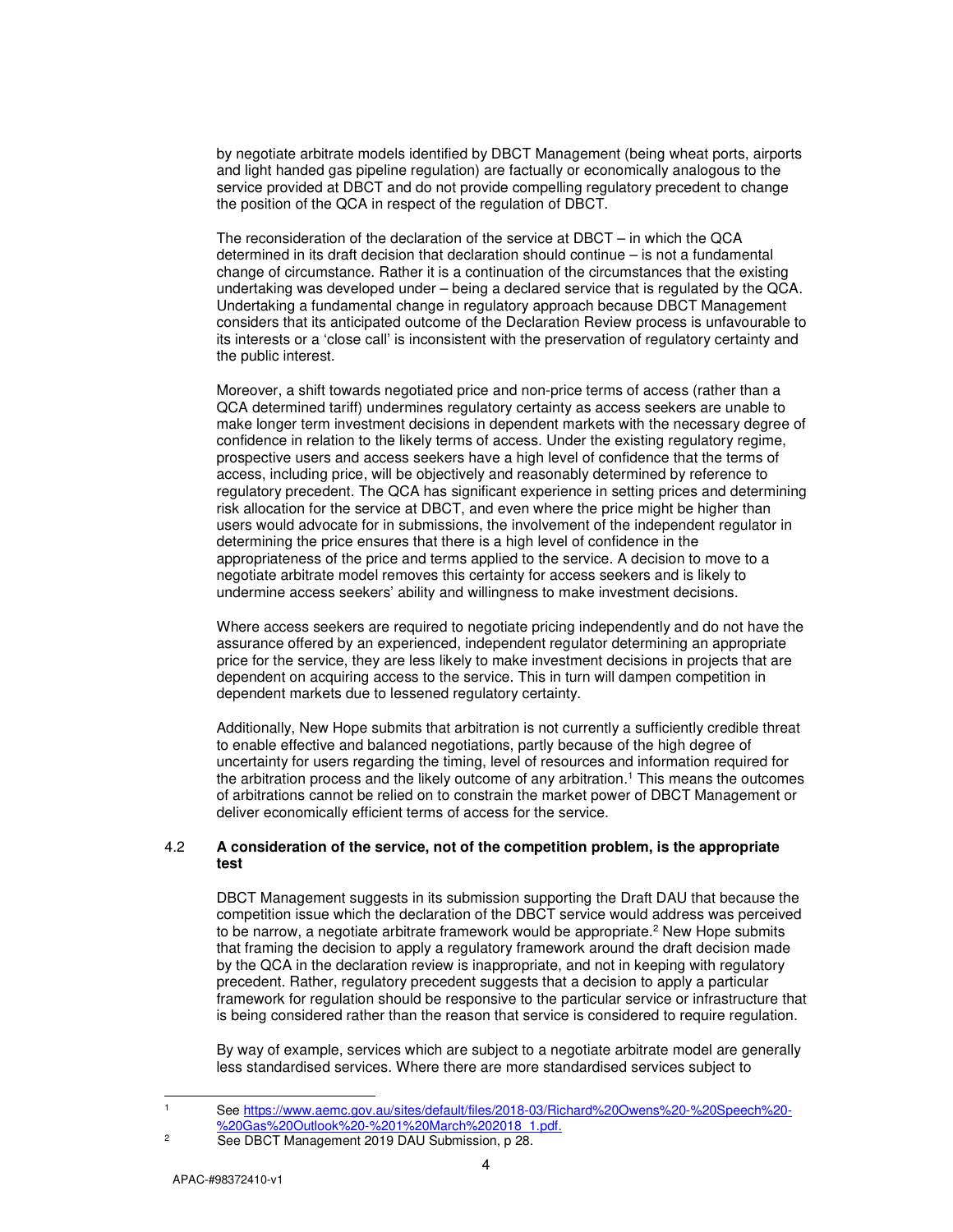regulation, it is appropriate to apply an ex ante reference tariff. As a general rule, where there are more customised services, a negotiate arbitrate model may be more appropriate.<sup>3</sup> The service at DBCT is a standardised coal handling service with no customisation between users. To the extent that DBCT Management provides some aspects of a coal handling service to some users and not to others (for example, co-shipping or blending), this is not customisation of a service. Rather, such minor differences are more appropriately characterised as minor variations in the application of a very standardised service at DBCT. New Hope rejects DBCT Management's suggested that different services are offered to different users – there is evidently a single coal handling service at the Terminal and minor variations in how users access that service cannot be said to constitute 'different services'.

Regulatory precedent supports the approach for determining the model of regulation by reference to the service. For example, the ACCC determined in 2009 that ex ante price regulation was not required for wheat port access undertakings and instead determined that a negotiate arbitrate model was appropriate. This decision was not made to reflect an assessment of a perceived narrow competition problem – but instead reflective of industry feedback that the key concern for industry participants was discriminatory behaviour by port operators rather than monopoly pricing (which was considered unlikely to occur in the context of the industry). As such, the approach adopted was responsive to the particular circumstances of that industry and infrastructure.<sup>4</sup> The ACCC has since emphasised that this decision was made in the context of the specific industry being considered – not a general statement that one form of regulation is more appropriate for ports generally than another.

The concerns of stakeholders in the Draft DAU are significantly broader than concerns about discriminatory treatment by DBCT Management and include the ability of DBCT Management to extract monopoly prices under a negotiate arbitrate model. As such, while New Hope acknowledges that wheat ports are regulated using a negotiate arbitrate model, it rejects any suggestion that the market power of any wheat port operator is reasonably comparable with the market power of DBCT Management for the provision of the service. This view is supported by the entrance of new market participants providing wheat port services since the introduction of the undertakings in 2009 – whereas there have been no new entrants to compete with DBCT Management or provide a countervailing force to its market power.<sup>5</sup>

It has been acknowledged by regulators that situations of uneven bargaining power, for example where smaller users are not able to meet the costs of potential arbitration, are likely to mean that a negotiate arbitrate model is inappropriate.<sup>6</sup> This is likely to be the case with access seekers at DBCT as those potential users are likely to be unwilling or unable to fund a costly arbitration process against a well-resourced DBCT Management to determine terms of access. Further, the transaction costs of negotiating under a negotiate arbitrate model for the DBCT service are likely to be very high. This is particularly because the costs of availability of information relevant to negotiations are very high – and access seekers would be required to bear these costs themselves. For example, when determining a tariff, access seekers would not have access to any independent information regarding appropriate remediation costs or appropriate levels of maintenance over a pricing period. It

 3 See https://www.aer.gov.au/system/files/AER%20submission%20- %20Review%20into%20the%20scope%20of%20economic%20regulation%20of%20covered%20pipe lines%20-%2022%20August%202017. 0.pdf.

<sup>4</sup> https://www.pc.gov.au/inquiries/completed/access-regime/submissions/submissions-test/submissioncounter/sub016-access-regime.pdf

<sup>5</sup> See Bulk wheat ports monitoring report, ACCC, 2016-17, for discussion of new entrants in relevant wheat port markets, available here: https://www.accc.gov.au/system/files/Bulk%20Wheat%20Ports%20Monitoring%20report%202016- 17.pdf

<sup>6</sup> See Margaret Arblaster, ACCC-AER Regulatory Conference 2016: https://www.accc.gov.au/system/files/Presentation%20by%20Margaret%20Arblaster%2C%20Teachi ng%20Fellow%20in%20Transport%20Economics.pdf.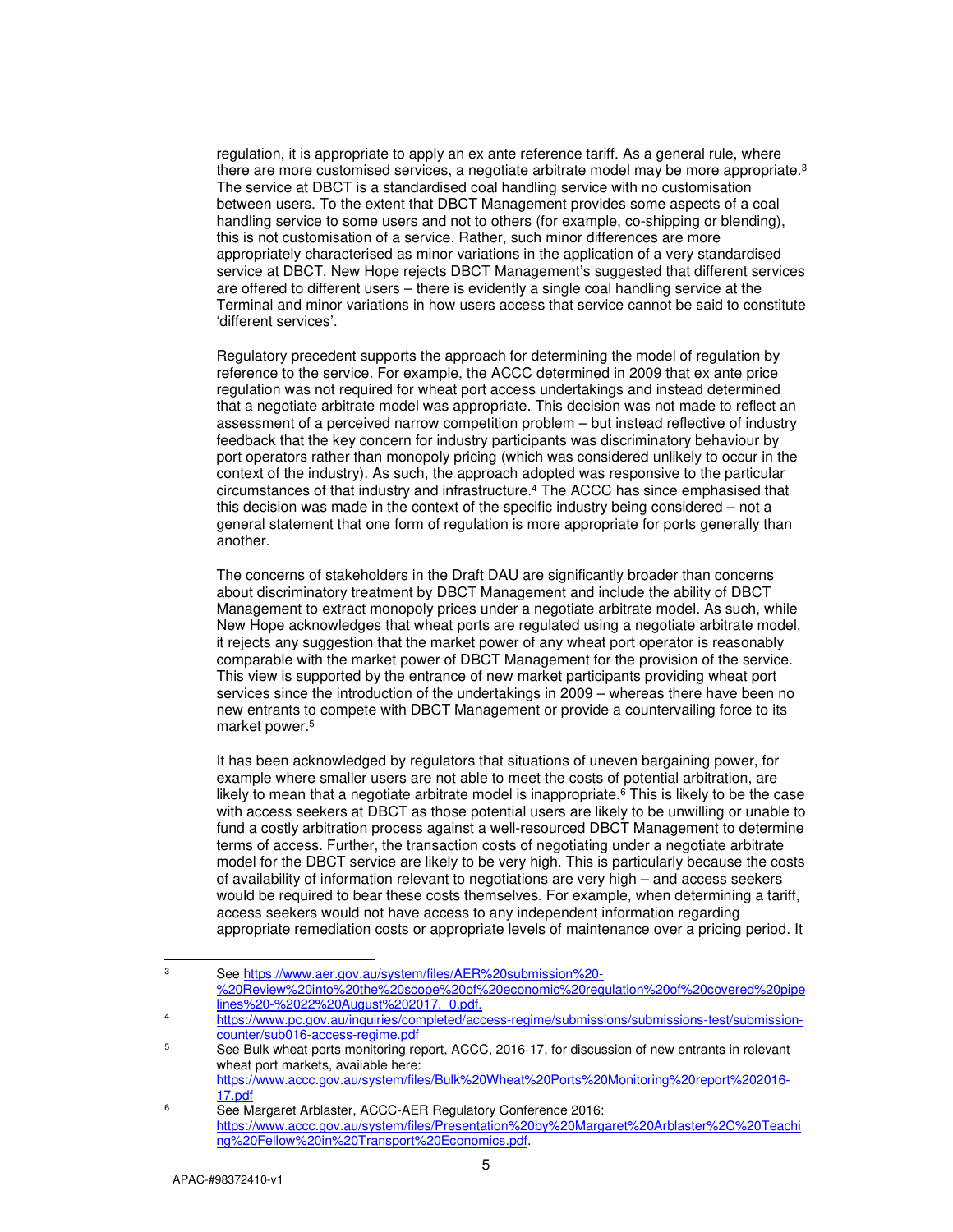is possible that access seekers may be able to commission expert reports into these matters to assist their negotiations and bargaining position – but such reports are likely to make entering into negotiations prohibitively expensive. DBCT Management providing its own information does not resolve this concern as that information is unlikely to be independent and is likely to support the positions of DBCT Management. High transaction costs for negotiations under a negotiate arbitrate model is considered by regulators to be an indicia of a service where a negotiate arbitrate model may not be appropriate.<sup>7</sup>

#### 4.3 **The QCA Act does not require primacy of commercial negotiations in favour of an undertaking**

New Hope rejects DBCT Management's submission that the access regime in the QCA Act is predicated on assigning primacy to commercial negotiations, with the threat of arbitrated terms of access providing an incentive for infrastructure providers and access seekers to reach private agreement.<sup>8</sup> It is clear from the application to certify the Queensland access regime that the certification of the QCA Act was based on two pathways for regulation, the negotiate arbitrate model and the access undertaking model.<sup>9</sup> There is no primacy given in the QCA Act to the negotiate arbitrate model – it is clearly intended as a regulatory alternative to voluntary or mandated access undertakings. 10 This position has been wellestablished, including in the application for certification of the Queensland third party access regime in respect of DBCT.<sup>11</sup>

DBCT Management has asserted in its submission that there is no real room for commercial negotiations within the existing regulatory regime, and that position (combined with the asserted primacy of commercial negotiations under the QCA Act) supports a shift to a negotiate/arbitrate model of regulation.<sup>12</sup>



Similarly, New Hope notes that Aurizon Network – which is subject to very similar regulatory arrangements to DBCT Management – engages in negotiations with access seekers regarding terms of access, including in relation to matters such as conditions precedent and insurance requirements.

New Hope also submits that to the extent limited negotiations occur in respect of the terms of the standard access agreement, this is likely to be reflective of the confidence that access seekers have in the appropriateness of risk allocation within the standard approved terms. The QCA having oversight of the standard terms of access gives confidence to access seekers that the terms reflect a fair allocation of risk – which would not exist under a negotiate arbitrate model. For the reasons set out this submission, New Hope is strongly of the view that requiring access seekers to negotiate full terms with DBCT Management to will result in uneconomically high returns to DBCT Management and imbalanced risk allocation between access seekers and DBCT Management (as a monopoly infrastructure provider). This is particularly the case given the information asymmetry that would exist for any access seeker required to negotiate price terms of access with DBCT Management

<sup>-&</sup>lt;br>7 Ibid.

<sup>8</sup> DBCT Management 2019 DAU submission, p 29.

<sup>9</sup> See Part 5, Divsions 4 -5 and Division 7 QCA Act, and application for a recommendation on the effectiveness of an access regime in respect of DBCT available here: http://ncc.gov.au/images/uploads/CECTQlAp-002.pdf.

<sup>10</sup> Part 5, Divisions 4-5 and Division 7 QCA Act

 $\frac{11}{12}$  Ibid. DBCT Management 2019 DAU submission, p 11.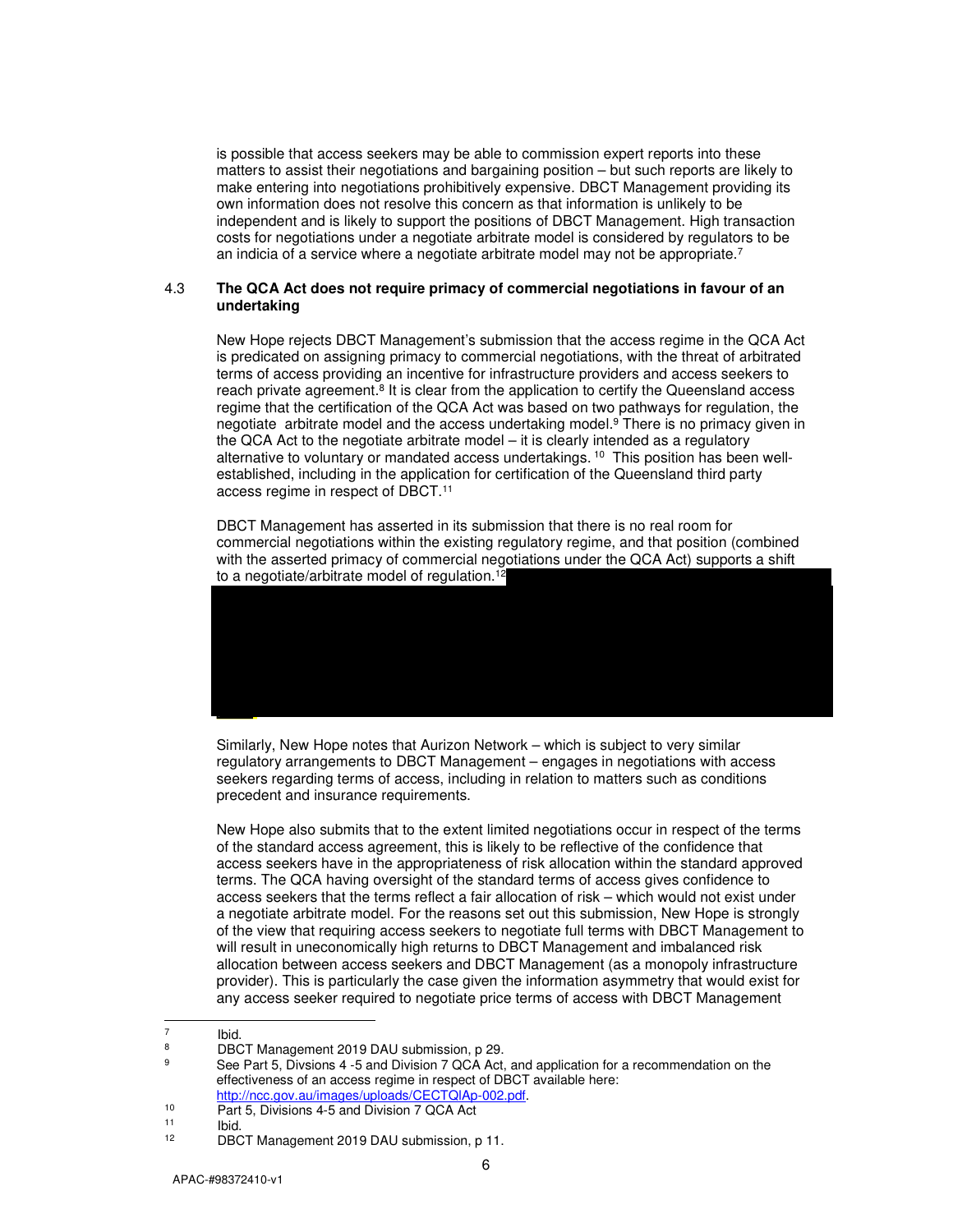(with the asymmetry of information discussed both below and in New Hope's previous submission).

#### 4.4 **Asymmetry for access seekers versus existing users is exacerbated by a negotiate arbitrate model**

Any presumption in favour of light handed regulation assumes equal bargaining power between access provider and access seeker. In practice, it is clear that this is not the case at DBCT. Access seekers do not hold the same level of bargaining power as DBCT Management – and a shift to a regulatory model that presumes this to be the case would be fundamentally misconstrued and harmful to access seekers.

DBCT Management has acknowledged in its submission that the absence of declaration would result in an asymmetry of terms for existing users and access seekers.<sup>13</sup> Further, it acknowledges the QCA's expressed view that such asymmetrical terms are inappropriate.<sup>14</sup>

As set out in New Hope's previous submission dated 23 September 2019, access seekers will face a significant information asymmetry when negotiating terms of access with DBCT Management under the proposed negotiate arbitrate model. Access seekers do not have the same access to information – including knowledge of existing terms and operational experience at DBCT – that existing users have. Requiring access seekers to negotiate with DBCT Management (a monopoly infrastructure owner with incentives to extract the highest possible tariff for use of the service) will exacerbate the uneven playing field between access seekers and existing users.

DBCT Management has asserted that the asymmetry is the problem that the Draft DAU should seek to address. To the extent that DBCT Management's submissions that the access undertaking must be fit for purpose to address the asymmetry experienced by access seekers are accepted, it is nonetheless clear that the Draft DAU fundamentally fails to do so.

Instead, rather than creating a Draft DAU that creates an even playing field between access seekers and existing users, the proposed negotiate arbitrate model exacerbates the barriers to entry for access seekers into the Hay Point catchment tenements market. It also exacerbates the disadvantages experienced by access seekers as compared to existing users. This is for a number of reasons:

(1) The proposed negotiate arbitrate model disincentives entrance into the relevant tenements market because there is no certainty as to terms of access to the service at DBCT – and there are no alternative services that can be reasonably substituted for the service at DBCT.

<sup>13</sup>  $^{13}$  See DBCT Management 2019 DAU Submission, p 17.

Ibid.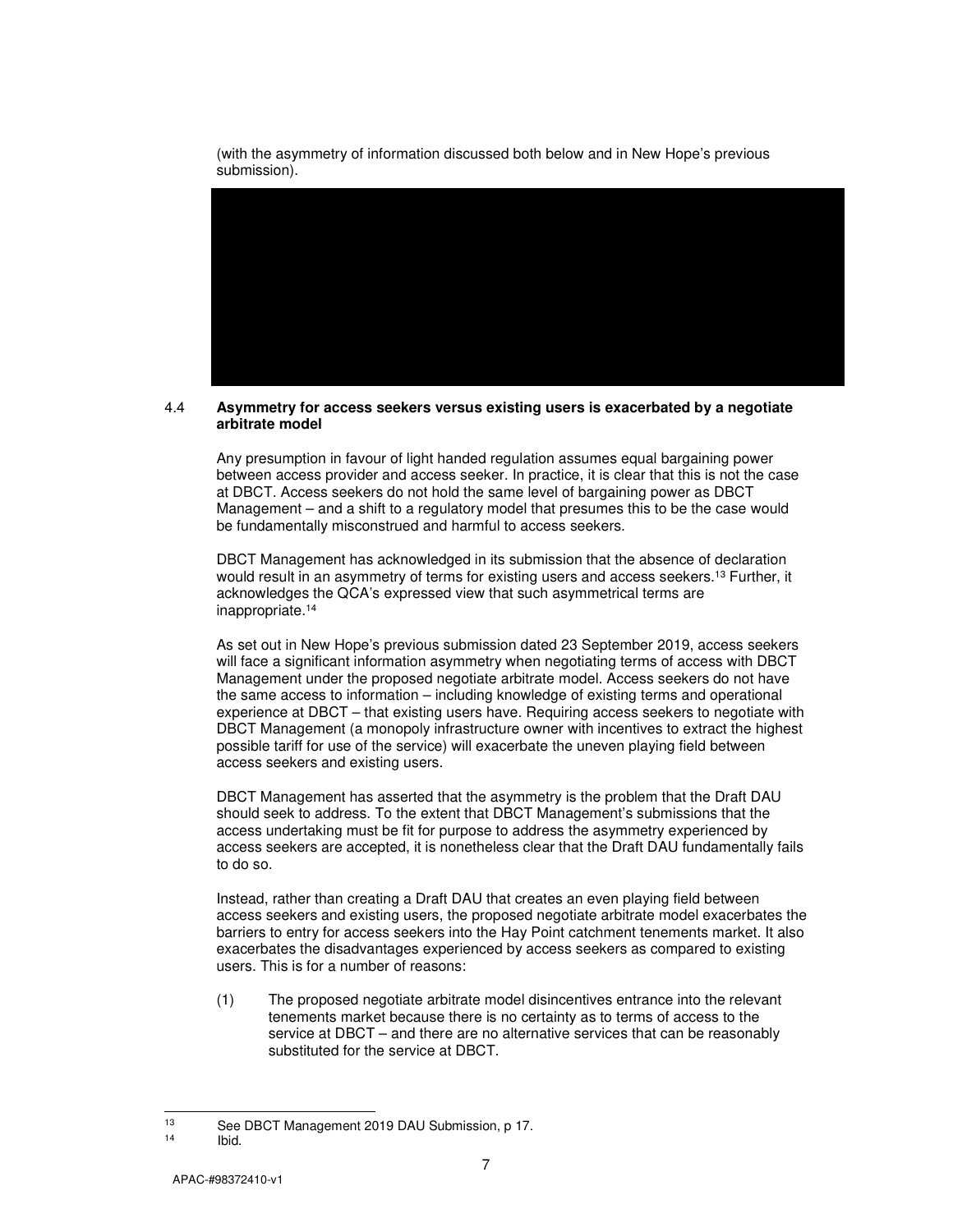- (2) Certainty of terms is particularly important for access seekers who are developing new projects, as the costs of long term access to exporting product is a key input into the development of a project. Fluctuations in cost can significantly alter the viability of a potential project.
- (3) Access seekers do not have the same insight into operational arrangements at DBCT that DBCT Management and existing users enjoy, and do not have access to same information as existing users of the service. For example, existing users are entitled to hold shares in the operator of the service at DBCT, and hold seats on the board. This gives those users a level of insight that access seekers will never have – and necessarily hinders the ability of access seekers to negotiate terms of access as compared to existing users. The costs for access seekers to obtain that information  $-$  if it is even possible to obtain that information  $-$  are likely to be very high.
- (4) The incentives for an access seeker who does not know how likely a positive outcome would be or what outcomes have been achieved by others negotiating terms of access – to pursue costly and lengthy arbitrations are very low and not a reasonable backstop to protect the interests of access seekers.
- (5) Requiring access seekers to engage in a negotiate / arbitrate process while existing users are protected by the terms in existing access agreements is a material asymmetry of terms and there is no guarantee provided in the Draft DAU that the terms achieved through negotiations by an access seeker would be comparable to the terms in existing user agreements.
- (6) Existing users will have some continued protection against monopoly pricing through the existing price review provisions of their users agreements. Access seekers clearly do not enjoy this same benefit.
- (7) The factors that the QCA would be directed to consider in an arbitration between an access seeker and DBCT Management under the Draft DAU are different to those that would apply to an existing user agreement – which is likely to lead to higher prices for access seekers.

As such, it is clear that even if the terms are notionally the same for existing users and access seekers, the impact of those terms on access seekers and existing users is vastly different. The Draft DAU therefore not address any asymmetry that exists between access seekers and access users – and instead exacerbates these concerns.

For completeness, New Hope also rejects DBCT Management's assertion that the competition problem is appropriately characterised as 'narrow' and therefore does not justify ex ante price regulation. It is a clear competitive harm in a key dependent market for the service that is bounded geographically. Additionally, existing users are only protected insofar as their existing contracts grant them capacity – such that only existing user agreements are protected and users that wished to obtain additional capacity (for expansions of projects) would be treated as access seekers. This means the pool of potential access seekers in the future is large and there are significant number of firms that may face the disadvantages set out above.

#### 4.5 **The willing but not anxious standard is not appropriate**

New Hope submits that the willing but not anxious standard is inappropriate in the context of arbitrated terms of access between access seekers and DBCT Management. This test is almost impossible to apply where there are no alternative services (as the service at DBCT is a monopoly service that has no substitutes). Further, there is no regulatory precedent for applying this standard to a service – rather than an asset or liability. DBCT Management have provided no evidence demonstrating that it would be an appropriate test for valuing a service.